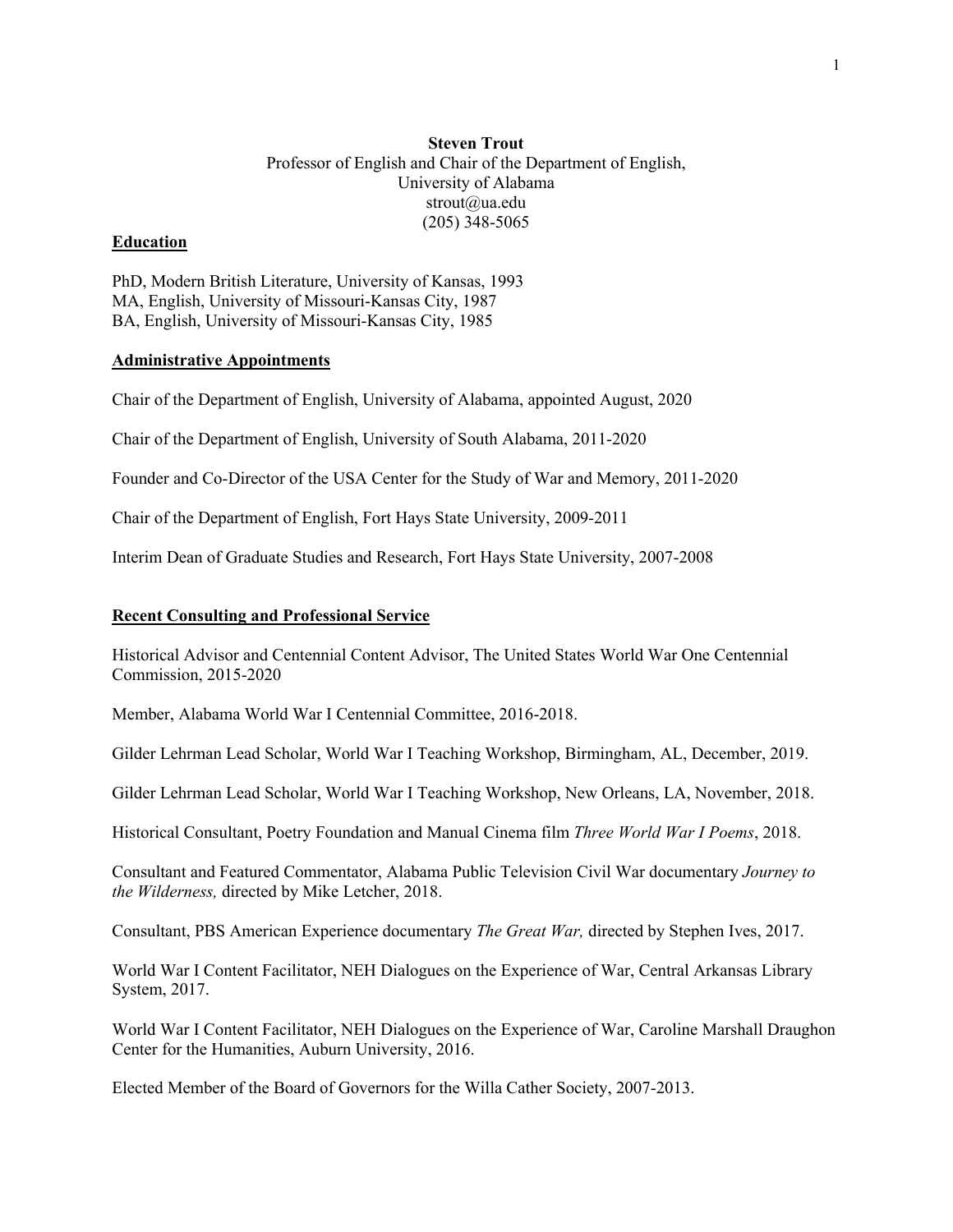### **Academic Honors**

2017 MidAmerica Award for Distinguished Contributions to the Study of Midwestern Literature, awarded by the Society for the Study of Midwestern Literature, 2017.

2009 Edgar Langsdorf Award of Excellence, awarded by the journal *Kansas History*.

1997 Kappel Prize for Literary Criticism, awarded by the journal *Twentieth Century Literature*

# **Grants (as principal investigator)**

NEA Big Read Grant, 2011, \$12,000 Alabama Humanities Foundation Mini-Grant, 2015, \$1,500 Mobile Bay Heritage Award, 2016, \$2,900

## **Interviews**

"Four Questions for Steven Trout." *Dispatch*, a weekly publication of the United States World War One Centennial Commission. Dec. 11, 2018. https://www.worldwar1centennial.org/index.php/communicate/press-media/wwi-centennial-news/5728 four-questions-for-steven-trout-center-for-war-and-memory.html

"The World War I hero from Missouri you don't know, but 'No Hard Feelings.'" Interview with Maria Altman, KCUR , November 12, 2018. https://www.kcur.org/post/wwi-hero-missouri-you-dont-know-nohard-feelings#stream/0

"This World War I Memoir Isn't a Major Motion Picture, Yet." Interview with Monroe Dodd, Central Standard Friday, KCUR, August 2, 2012.

# **Editorship**

Book Series Editor, "War, Memory, and Culture," University of Alabama Press, 2015-present

Titles in the series (in order of appearance): Stephen C. Murray, *The Battle over Peleliu: Islander, Japanese, and American Memories of War* (2016); Thomas Boyd, *Points of Honor: Short Stories of Great War by a US Combat Marine* (2018); Kate Lemay, *Triumph of the Dead: American World War II Cemeteries, Monuments, and Diplomacy in France* (2018); David Messenger, *War and Public Memory: Case Studies in Twentieth-Century Europe* (2020); Margaret Hutchison and Steven Trout, eds. *Portraits of Remembrance: Painting, Memory, and the First World War* (2020); John M. Giggie and Andrew Huebner, *Dixie's Great War* (forthcoming in 2020).

### **Monographs**

# **1.***The Vietnam Veterans Memorial at Angel Fire: War, Remembrance, and an American Tragedy***. Lawrence, Kansas: University Press of Kansas, 2020.**

### Reviews

*"The Vietnam Veterans Memorial at Angel Fire: War, Remembrance, and an American Tragedy* is an engaging narrative on . . . the creation of an essential memorial that set the stage for the national one in Washington, DC. Steven Trout's extensive research and lively storytelling on this significant topic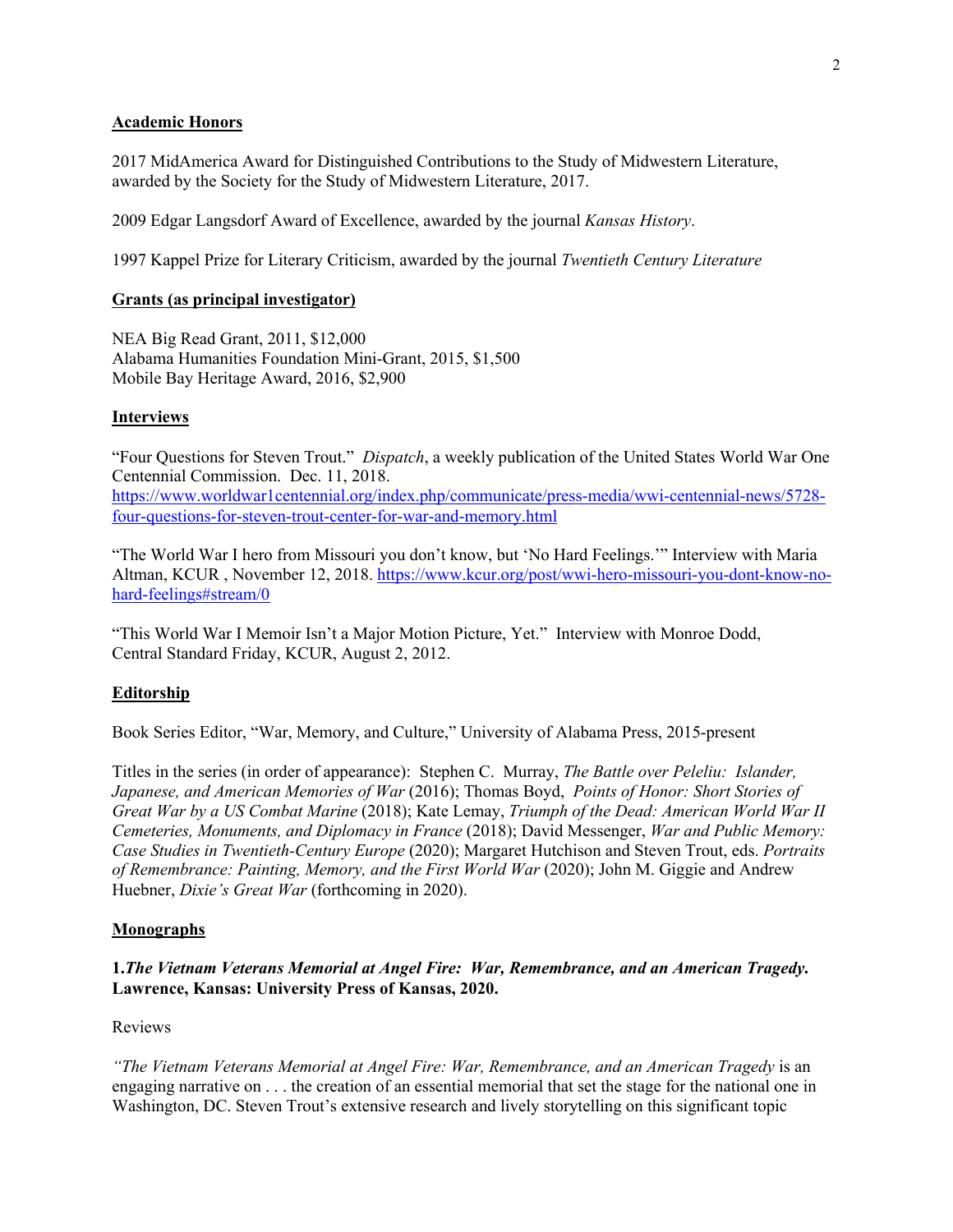contributes meaningfully to our understanding of the Vietnam War and its role in our national memory. *The Vietnam Veterans Memorial at Angel Fire* is a dramatic human-interest story, well told, and highly recommended." Kyle Longley, author of *The Morenci Marines: A Tale of Small Town America and the Vietnam War*

"Combining biography, history, and memory, Steven Trout has given us an insightful and clear-eyed view of the first national Vietnam veterans memorial and the family that constructed it. Along the way he skillfully assesses the complex, conflicting, and evolving meanings of an idiosyncratic site of remembrance that was intended to honor both military service and the quest for peace." Christian G. Appy, author of *American Reckoning: The Vietnam War and Our National Identity*

"Anyone who cares about the Vietnam War and American history and memory will wish to read Steven Trout's *The Vietnam Veterans Memorial at Angel Fire*. In clear, powerful, compassionate prose Trout chronicles the genesis and subsequent history of this remarkable project in the Sangre de Cristo Mountains of New Mexico, begun while the war still raged in 1970 by Victor and Jeanne Westfall to honor the memory of their son David, a US Marine rifle platoon leader killed in Vietnam." Philip Beidler, author of *Beautiful War: Studies in a Dreadful Fascination*

# **2.***On the Battlefield of Memory: The First World War and American Remembrance, 1919-1941.* **Tuscaloosa, Alabama: University of Alabama Press, 2010.**

## Reviews

*"*The strength of *[On the Battlefield of Memory]* is in its archaeological instincts, its notion that there are layers of memory below the ones we thought we knew about. It is the business of scholarship to unearth them all if possible. Trout joins Fussell and Hynes in showing historians how that can be done. Not bad company. . . . [Trout] shows movingly and with great care how the history of emotion is embedded in the history of war and points the way to future scholarship with authority and conviction." Jay Winter, *American Historical Review*

"This impressive book will change forever the way we think about World War I and its place in American memory. It shows how deeply contested and controversial American understandings about this war have been since its conclusion. It should be required reading for anyone interested in the role of this critical event in American history." Michael S. Neiberg, author of *Fighting the Great War: A Global History* and *The Second Battle of the Marne*

"Steven Trout's insightful book on the way Americans remembered World War I . . . offers a convincing argument that Americans never reached a consensus over the meaning of the war before 1941. Along the way, he also helps draw attention to a conflict whose aftermath has never received the scholarly attention it deserves. . . . His book is one of the very best now available on the American remembrance of the Great War." John Bodnar, *Journal of American History*

"A superb book that should be on the bookshelf of anyone seeking to understand the complex political, military, and cultural legacy of World War I on American society. Trout's work ably demonstrates the malleability of memory even when cast in stone or set in print. *On the Battlefield of Memory* is especially attentive to understanding the mix of nostalgia, comradeship and political activism that marked the American Legion during the interwar years. World War I divided American society and Trout is especially careful to delineate the stark divisions in how black and white Americans remembered World War I." G. Kurt Piehler, author of *Remembering War the American Way*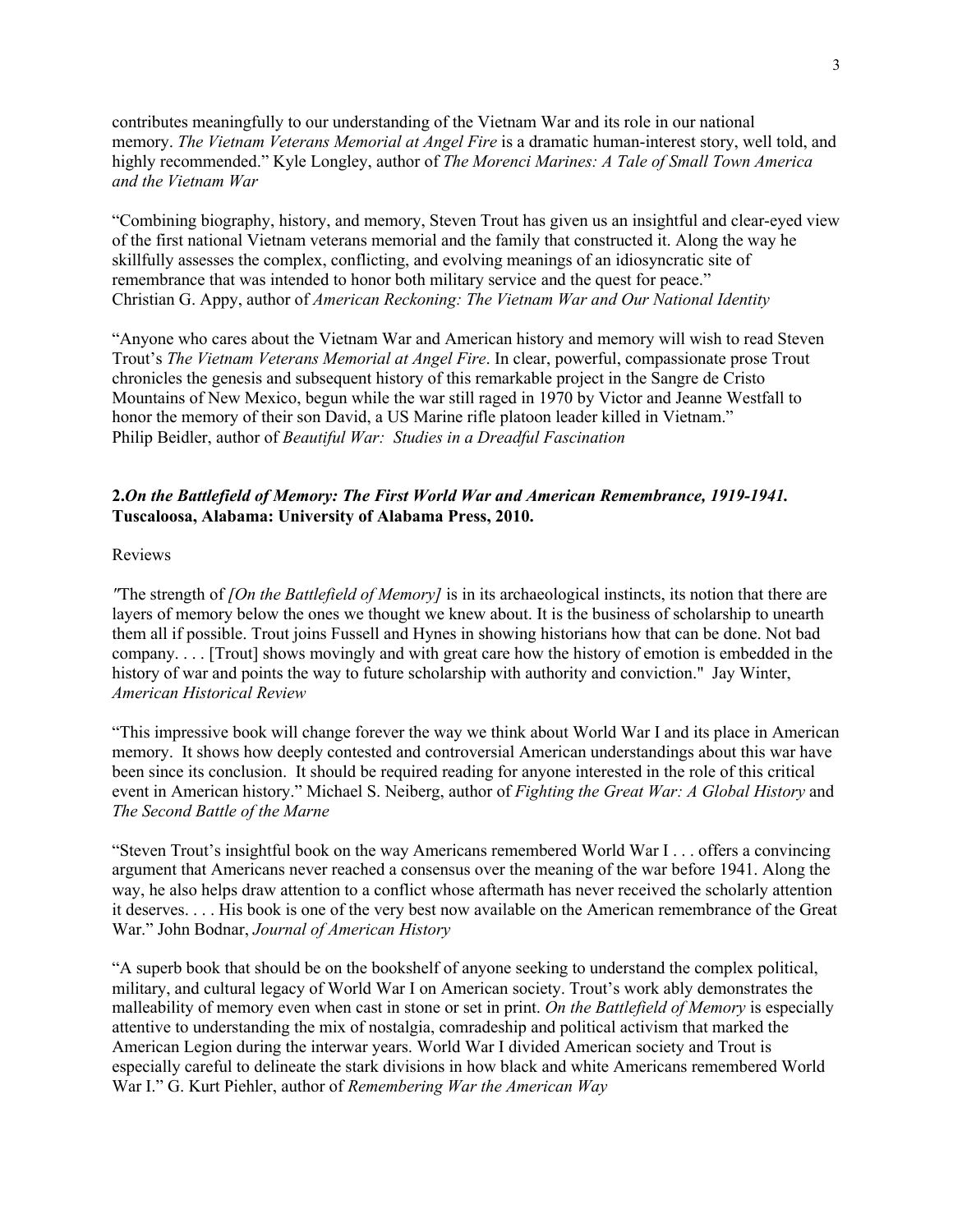"As the centennial of the First World War approaches, Steven Trout provides an invaluable and timely reassessment of that conflict's place in America's national memory. His arguments are judicious, compelling, and elegantly presented." Edward G. Lengel, author of *To Conquer Hell: The Meuse-Argonne, 1918*

# **3.***Memorial Fictions: Willa Cather and the First World War***. Lincoln, Nebraska: University of Nebraska Press, 2002.**

Reviews

"*Memorial Fictions* is extensively researched and written with Cather-like grace and clarity; it should be ranked among the very best critical studies of the past decade." Joseph Urgo, *Modern Fiction Studies*

"*Memorial Fictions*, a superb interdisciplinary study, thoroughly researched and cogently argued, suggests new ways of reading *One of Ours* and *The Professor's House* as war literature. What this work offers that others do not is a focus on the cultural icons that surrounded Cather during her writing and that shaped her literary vision. Trout's defense of *One of Ours* as a modernist text embracing contradictory views of the time is a provocative and welcome addition to Cather studies." Mary R. Ryder, *Great Plains Quarterly*

"*Memorial Fictions* is a well-researched, informative, and often stimulating book. . . . It provides valuable insight not only into *One of Ours* but into an important chapter in American cultural history." Janis P. Stout, *South Carolina Review*

## **Edited Collections**

1.(Coeditor with Margaret Hutchison and contributor). *Portraits of Remembrance: Painting, Memory, and the First World War.* Tuscaloosa, Alabama: University of Alabama Press, 2020.

2.(Coeditor with Steven Paul and Gail Sinclair and contributor). *War + Ink: New Perspectives on Ernest Hemingway's Early Life and Writings*. Kent, Ohio: Kent State University Press, 2013.

3.(Editor and contributor). *Cather Studies 6: History, Memory, and War*. Lincoln, Nebraska: University of Nebraska Press, 2006.

4.(Coeditor with Patrick J. Quinn). *The Literature of the Great War Reconsidered: Beyond Modern Memory*. London: Palgrave, 2001.

### **Edited Editions of Primary Works, Anthologies, and Reference Books**

1. **(**Editor). *Points of Honor: Short Stories of the Great War by a US Combat Marine* by Thomas Boyd. Tuscaloosa, Alabama: University of Alabama Press, 2018.

2.(Coeditor with Scott D. Emmett). *World War I in American Fiction: An Anthology of Short Stories.* Kent, Ohio: Kent State University Press, 2014.

3.**(**Editor). *Scarlet Fields: The Combat Memoir of a World War I Medal of Honor Hero* by John Lewis Barkley. Lawrence, Kansas and Kansas City, Missouri: University Press of Kansas and the National World War I Museum, 2012.

4. (Editor). Good-bye to All That *and Other Great War Writings* by Robert Graves. Manchester, UK: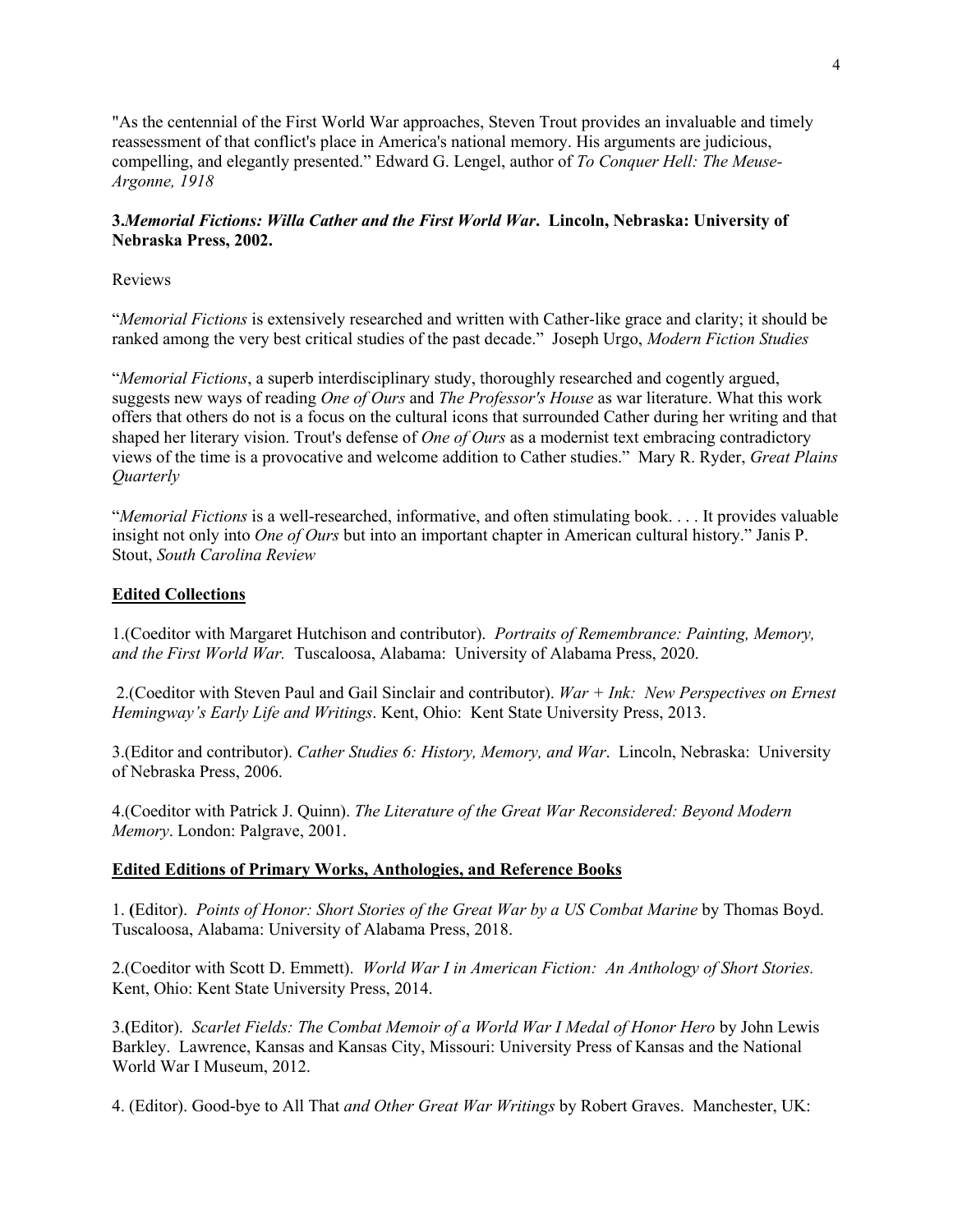Carcanet, 2007.

5. (Editor). *American Prose Writers of World War I: A Documentary Volume*. Volume 316 of the *Dictionary of Literary Biography.* Detroit: Thomson Gale, 2005.

#### **Articles and Book Chapters**

1."Mourning, Elegy, and Memorialization from the Civil War to Vietnam." Forthcoming in *War and American Literature*. Jennifer Haytock, ed. Cambridge University Press. Anticipated date of publication: March, 2021.

2."Veterans: Parades, Bitter Homecomings, and Fictions of the Doughboys' Return." Forthcoming in *A History of American Literature and Culture of the First World War*. Tim Dayton and Mark Van Wienen, eds. Cambridge University Press. Anticipated date of publications: January, 2021.

3."A 'rush *frénétic*': History, Memory, and Georges Scott's *La Brigade Marine Américaine au Bois de Belleau*." *Portraits of Remembrance: Painting, Memory, and the First World War*. Margaret Hutchison and Steven Trout, eds. Tuscaloosa, Alabama: University of Alabama Press, 2020. 61-84.

4."Returning from the Great War: Gender, Home, and Hostility in Ernest Hemingway's 'Soldier's Home' and Thomas Boyd's 'The Long Shot.'" *Midwestern Miscellany* (Special Issue on the Short Stories of Ernest Hemingway, edited by Donald Daiker and John Beall). 46:2 (Fall 2018): 49-65.

5.(Coauthor with Scott D. Emmert). "In Their Time: Teaching First World War Short Stories and the Case of Richard Harding Davis's 'The Man Who Had Everything.'" *Options for Teaching Representations of the First World War.* Debra Rae Cohen and Douglas Higbee, eds. New York: Modern Language Association, 2017. 257-64.

6. "World War I in American Memory and Its Relevance in the 21st Century."*World War I Remembered*. Washington, DC: Eastern National (American Battle Monuments Commission and National Park Service), 2017. 175-185.

7."'Playing Indian in the Backyard': American Masculinity, Modern Warfare, and Thomas Boyd's *Through the Wheat*. *Midwestern Miscellany* (Special Issue on Midwestern Literature and the First World War, edited by David Rennie). 64. (Fall 2016): 6-22.

8. "Commemoration and Remembrance (USA)." 1914-1918 Online International Encyclopedia of the First World War. Berlin, Germany: Freie Universität Berlin, 2014. https://encyclopedia.1914-1918-online.net/article/commemoration\_and\_remembrance\_usa

9."The Greatest Battle Ever Forgotten: The Meuse-Argonne Offensive and American Memory." *A Companion to the Meuse-Argonne Campaign.* Edward Lengel, ed. London: Wiley-Blackwell, 2014. 496-514.

10."Hamilton and Higher Education: Revisiting Willa Cather's *The Professor's House* as an Academic Novel." *The Willa Cather Review*. 55:1 (Summer 2011): 7-14.

11.(Coauthor with Patrick J. Quinn). "Idealism, Deadlock, and Decimation: The Italian Experience of World War I in Ernest Hemingway's *A Farewell to Arms* and Emilio Lussu's *Sardinian Brigade*." *Studi Medievali e Moderni*. 14:2 (2010). Reprinted in *War+Ink: New Perspectives on Ernest Hemingway's*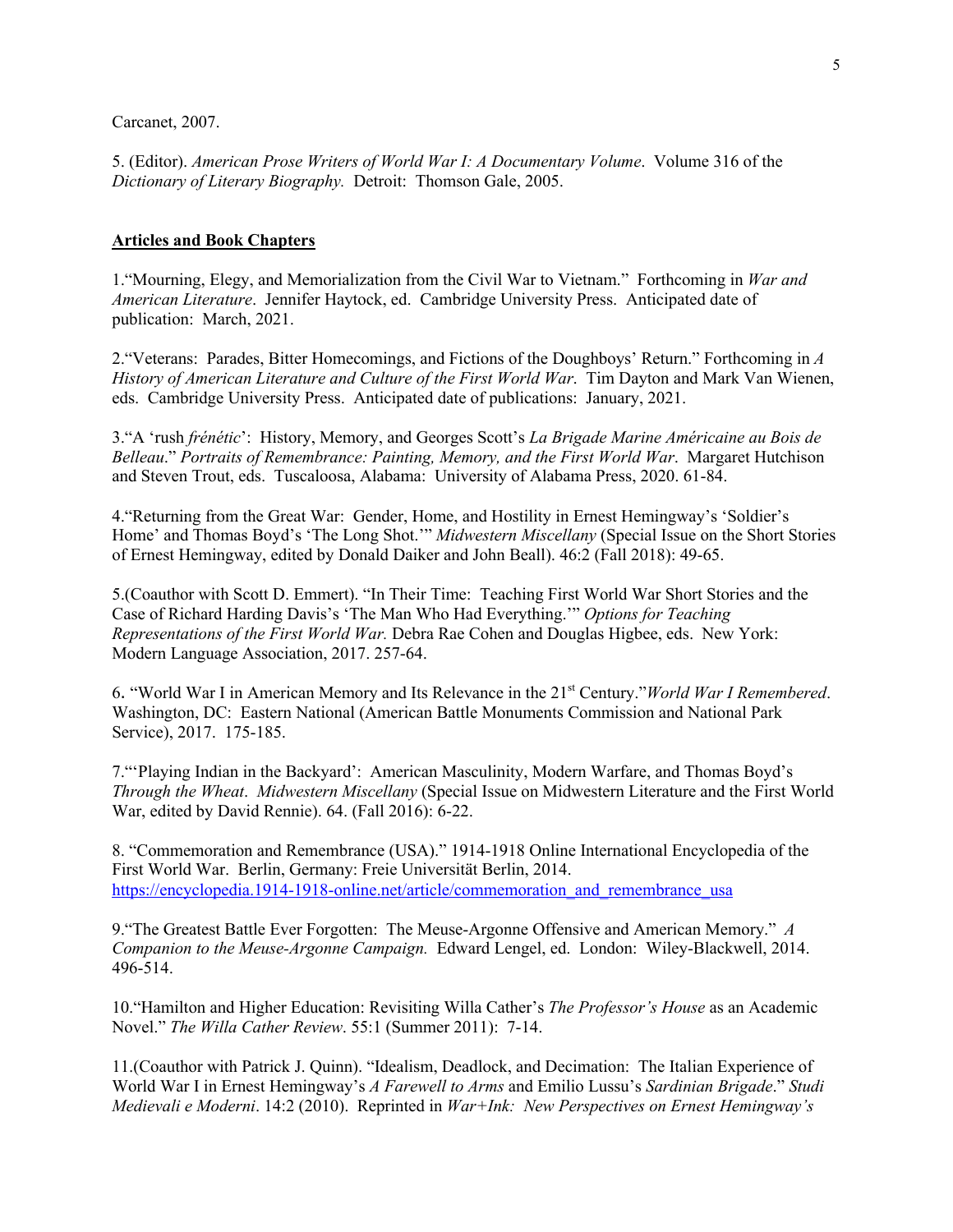*Early Life and Writings*, Steve Paul, Gail Sinclair, and Steven Trout, eds. Kent State University Press, 2014.

12."The Western Front Comes to Kansas: John Steuart Curry's *The Return of Private Davis from the Argonne*." *Kansas History: A Journal of the Central Plains*. 31:2 (Autumn 2008): 194-211. 2009 Edgar Langsdorf Award of Excellence winner.

13."Antithetical Icons?: Willa Cather, Ernest Hemingway, and the First World War." *Cather Studies 7: Willa Cather as Cultural Icon*. Guy Reynolds, ed. Lincoln, Nebraska: University of Nebraska Press, 2007. 269-287.

14. "Forgotten Reminders: Kansas World War I Memorials." *Kansas History: A Journal of the High Plains*. 29:2 (Autumn 2006): 200-215.

15."Rebuilding the Outland Engine: A New Source for *The Professor's House.*" *Cather Studies 6: History, Memory, and War.* Steven Trout, ed. Lincoln, Nebraska: University of Nebraska Press, 2006. 271-284.

16."Seeing the Rattlesnake in Willa Cather's *My Ántonia.*" *Interdisciplinary Studies in Literature and Environment*. 12:1 (Winter 2005): 99-114.

17."From 'The Namesake' to *One of Ours*: Willa Cather on War." *American Literary Realism*. 37:2 (Winter 2005): 117-139.

18."'The Jungle Seem[ed] for a Moment Like the Home Counties': Revisiting William Golding's *Lord of the Flies." Children in War: The International Journal of Evacuee and War Child Studies*. 1:2 (November 2004): 85-92.

19."'Where Do We Go From Here?': Ernest Hemingway's 'Soldier's Home' and American Veterans of World War I." *The Hemingway Review*. 20:1 (Fall 2000): 5-21.

20."Willa Cather's *One of Ours* and the Iconography of Remembrance." *Cather Studies 4: Willa Cather's Canadian and Old World Connections.* Robert Thacker and Michael A. Peterman, eds. Lincoln, Nebraska: University of Nebraska Press, 1999. 187-204.

21."The Imperial Editor: Language, Race, and Joseph Conrad's *Lord Jim*."*Joseph Conrad: Eastern/Western/World.* Wieslaw Krajka, ed. Lublin, Poland: East European Monographs, 1999 (Distributed by Columbia University Press). 207-221.

22."'Telling the Truth—Nearly': Robert Graves, Daniel Defoe, and *Good-bye to All That*." *New Perspectives on Robert Graves*. Patrick J. Quinn, ed. Selinsgrove: Susquehanna University Press, 1999. 127-142.

23."Christ in Flanders?: Another Look at Rudyard Kipling's 'The Gardener.'" *Studies in Short Fiction*. 35: 2 (Spring 1998): 169-178.

24."Narratives of Encounter: H.G. Wells' *The Time Machine* and the Literature of Imperialism." *Journal of Commonwealth and Postcolonial Studies*. 5:1 (Fall 1997): 35-45.

25. "Miniaturization and Anticlimax in Evelyn Waugh's *Sword of Honour*." 1997 Kappel Prize Winner. *Twentieth Century Literature*. 43: 2 (Summer 1997): 125-143.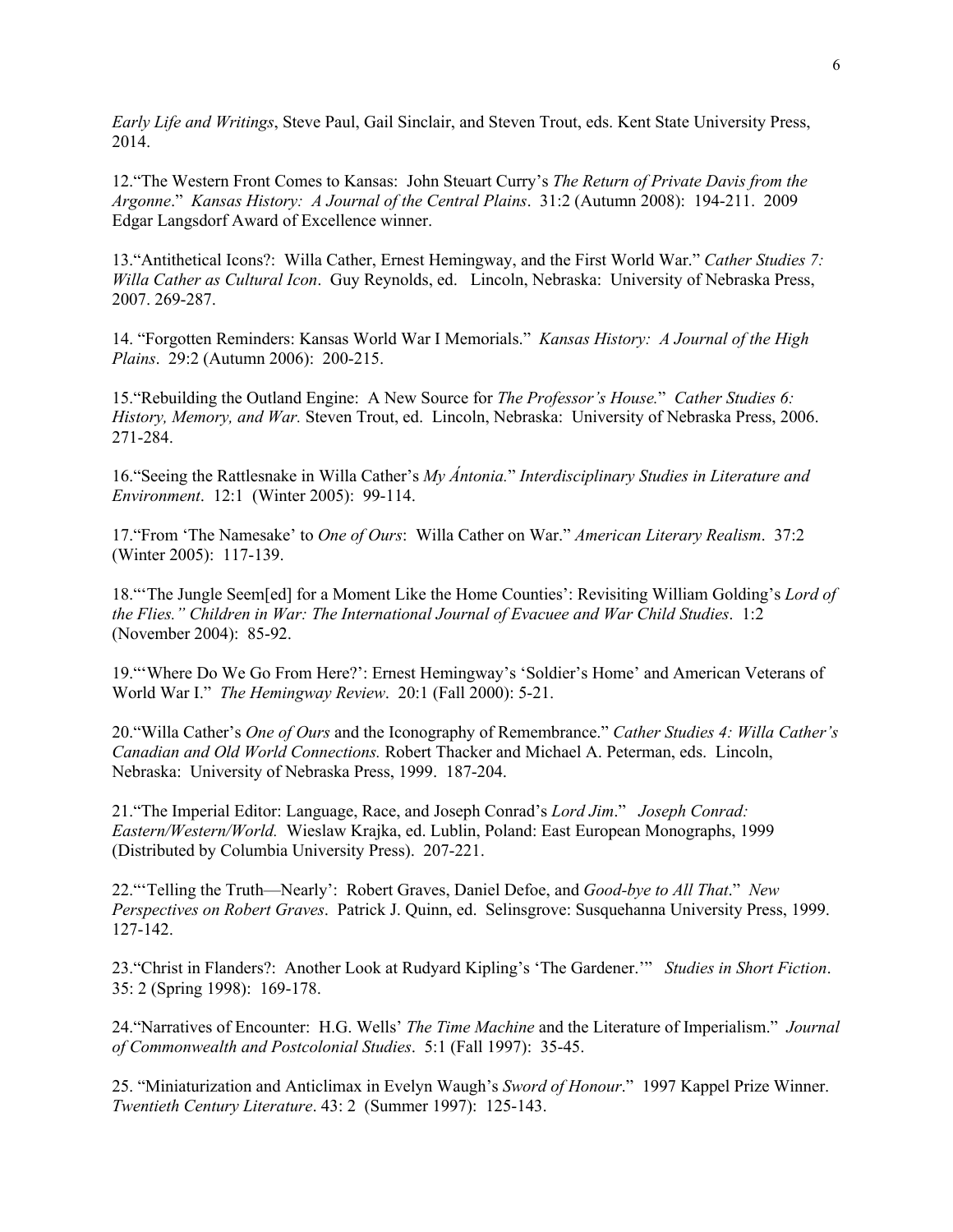26."R.H. Mottram, the Great War, and *Europa's Beast*." *Recharting the Thirties: A Collection of Critical Essays*. Patrick J. Quinn, ed. Selinsgrove: Susquehanna University Press, 1996. 51-63.

27."'Glamorous Melancholy': R.C. Sherriff's *Journey's End*." *War, Literature, and the Arts*. 2:1 (Fall/Winter 1993): 1-19.

28."'Terrible Vicissitudes': Henry Williamson's *The Patriot's Progress*." *Focus on Robert Graves and His Contemporaries*. 2:1 (Spring 1993): 28-32.

## **Articles and Book Chapters under Review**

1."William March's *Company K*: History, Memory, and Metafiction." Under consideration by *First World War Studies* (Special issue on American literature of the First World War, edited by Alice Kelly).

## **Book Introductions, Afterwords, and Forewords**

1.Foreword to *Journey to the Wilderness: War, Memory, and a Southern Family's Civil War Letters* by Frye Gaillard. Montgomery, Alabama: New South Books, 2015. i-xv.

2.Afterword for *Plumes* by Laurence Stallings. Columbia, South Carolina: University of South Carolina Press, 2006. (This volume was the first in the Joseph M. Bruccoli World War I Literature Reprint Series, edited by Matthew Bruccoli). 349-353.

3.Introduction to *Toward the Flame: A Memoir of World War I* by Hervey Allen. Lincoln, Nebraska: University of Nebraska Press, 2003. vii-xv.

# **Reviews and Other Non-Peer-Reviewed Publications**

1.Review of *Mixing Memory and Desire: Why Literature Can't Forget the Great War* by Brian Kennedy. *The Journal of Military History.* 82:4 (October 2018), 1307-1308.

2. Review of *Love and Death in the Great War* by Andrew J. Huebner. *Journal of Social History*. July 30, 2018. https://doi.org/10.1093/jsh/shy060

3. Review of *Remembering the Great War: Writing and Publishing the Experiences of World War I* by Ian Isherwood. *The Journal of Military History*. 82: 2 (April, 2018): 246-248.

4. Review of *Grand Illusions: American Art and the First World War* by David Lubin. *The Journal of American History*. 81:1 (January 2018): 219-220.

5. Review of *Ernest Hemingway* by Verna Kale. *Cercles* (2018). http://www.cercles.com/review/r82/Kale.html

6.Review of *Living with War: Twentieth Century Conflict in Canadian and American History and Memory* by Robert Teigrob. *The American Historical Review.* 122:3 (June 2017): 884-885.

7. Review of *An American on the Western Front: The First World War Letters of Arthur Clifford Kimber, 1917-1918* by Patrick Gregory and Elizabeth Nurser. *The Journal of Military History*. 81:2 (April 2017): 591-592.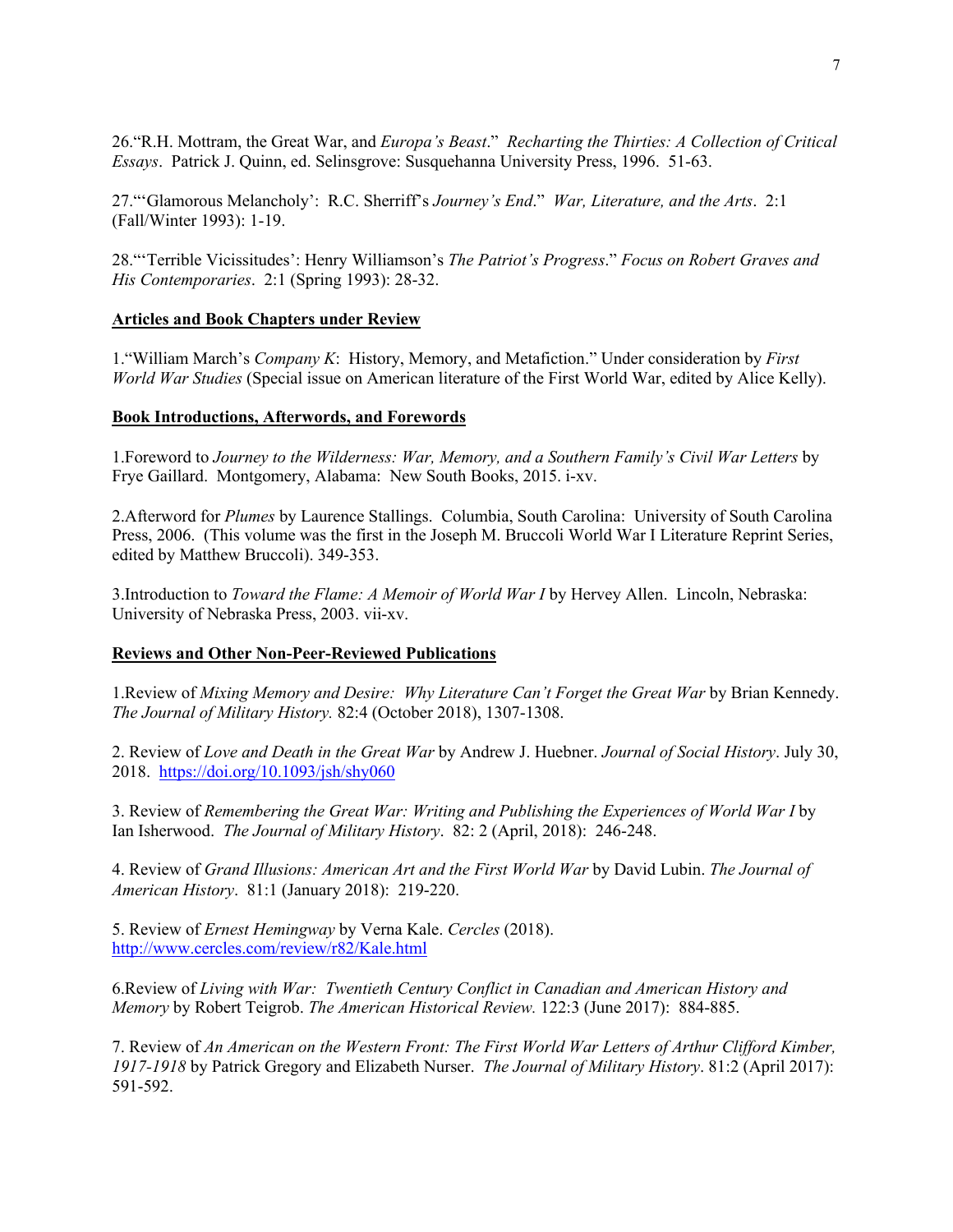8. Review of *Send the Alabamians: World War I Fighters in the Rainbow Division* by Nimrod Thompson Frazer. *The Alabama Review.* 68:2 (April 2015): 199-202.

9. Review of *The Selected Letters of Willa Cather* edited by Andrew Jewell and Janis Stout. *The Great Plains Quarterly.* 34: 3 (Summer 2014): 281.

10. Review of *The Chaplain's Conflict: Good and Evil in a War Hospital,1943-1945* by Tennant McWilliams. *The Alabama Review.* 67:3 (July 2014): 311-314.

11.Review of *Sculpting Doughboys: Memory, Gender, and Taste in America's World War I Memorials* by Jennifer Wingate. *The Journal of Military History*. 78:2 (April 2014): 805-807.

12.Review of *Nels Anderson's World War I Diary* edited by Allen Kent Powell. *The Journal of Military History.* 78:1 (January 2014).

13.Review of *Contested Objects: Material Memories of the Great War* edited by Nicholas J. Saunders and Paul Cornish. *The Journal of First World War Studies*. 3:2 (Spring 2013): 256-257.

14.Review of *Bodies of War: World War I and the Politics of Commemoration in America, 1919-1933* by Lisa M. Budreau. *The American Historical Review*. 116:5 (December, 2011): 1519-1520.

15.Review of *The Missing of the Somme* by Geoff Dyer. *The Kansas City Star*. 21 August, 2011. G6- G7.

16.Review of *Media, Memory, and the First World War* by David Williams. *Modern Fiction Studies*. 56:3 (Fall 2010): 666-669.

17.Review of *The Gun and the Pen: Hemingway, Fitzgerald, Faulkner, and the Fiction of Mobilization*  by Keith Gandal. *War, Literature, and the Arts*. 21 (2009): 426-439.

18.Review of the Willa Cather Scholarly Edition of *Shadows on the Rock* by Willa Cather. *Great Plains Quarterly*. 26:1 (Winter 2006): 288.

19.Review of *Willa Cather & Material Culture* edited by Janis P. Stout. *Great Plains Quarterly.* 25:4 (Fall 2005): 260.

20.Review of *Willa Cather and the American Southwest* edited by John N. Swift and Joseph R. Urgo. *New Mexico Historical Review*. 79:4 (Fall 2004): 546-547.

21.Review of *Reforming Empire: Protestant Colonialism and Conscience in British Literature* by Christopher Hodgkins. *The Evelyn Waugh Society Newsletter and Review*. 35:1 (Spring 2004) (www.lhup.edu/jwilson3/newsletter).

22.Review of *Cather Studies 5: Willa Cather's Ecological Imagination* edited by Susan J. Rosowski. *Great Plains Quarterly*. 24: 2 (Spring 2004): 131.

23.Review of the Willa Cather Scholarly Edition of *The Professor's House* by Willa Cather*. Great Plains Quarterly*. 23: 3 (Summer 2003): 205-06.

24.Review of *Doughboys, the Great War, and the Remaking of America* by Jennifer D. Keene and *Optimism at Armageddon: Voices of American Participants in the First World War by Mark Meigs.*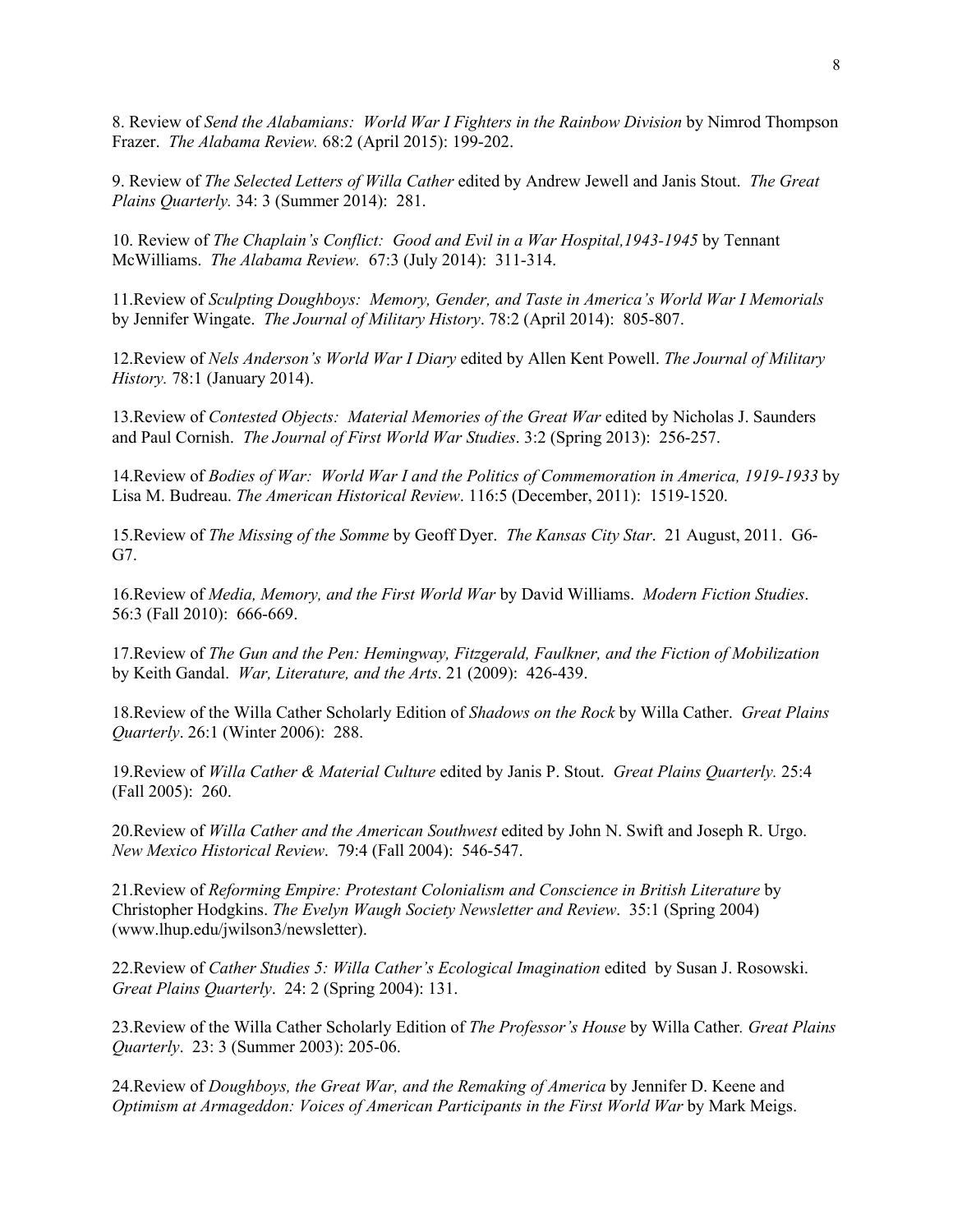*American Studies*. 43: 1 (Spring 2002): 194-196.

25."Hervey Allen," "Thomas Boyd," "Arthur Guy Empey," "Charles Yale Harrison," "William March," and "Laurence Stallings." 300-500-word entries in *Encyclopedia of American War Literature,* Philip K. Jason and Mark A. Graves, eds. Westport, CT: Greenwood Press, 2001.

26. Review of *On Thomas Hardy: Late Essays and Earlier* by Peter Widdowson. *English Literature in Transition*. 42: 4 (Winter 1999): 452-455.

27.Review of *The Ending of Epochs* edited by Laurel Brake and *Decadence and the Making of Modernism* by David Weir. *English Literature in Transition*. 40: 1 (Winter 1997): 179-184.

28. Review of *The Autobiographical Novel of Co-Consciousness: Goncharov, Woolf, and Joyce* by Galya Diment. *English Literature in Transition*. 39: 1 (Summer 1996): 259-263.

29. Review of *All Quiet on the Western Front: Analysis and Cultural Context* by Richard A. Firda. *War, Literature, and the Arts*. 7: 1 (Summer 1995): 91-94.

30. Review of *Merchants of Hope: English Middlebrow Writers and the First World War, 1919-1939* by Rosa Maria Bracco. *Focus on Robert Graves and His Contemporaries*. 2: 3 (Spring 1995): 48-49.

31. Review of *Wilfred Owen's Voices: Language and Community* by Douglas Kerr and *The Great War and the Missing Muse: The Early Writings of Robert Graves and Siegfried Sassoon* by Patrick J. Quinn. *War, Literature, and the Arts*. 6: 2 (Fall/Winter 1994): 87-94.

32. Review of *Hell's Foundation* by Geoffrey Moorhouse and *The Middle Parts of Fortune* by Frederic Manning. *Focus on Robert Graves and His Contemporaries*. 2: 2 (Spring 1994): 48-49.

#### **Invited Addresses**

1."Memorial in the Rain: Ernest Hemingway, *Peace Triumphant*, and American World War I Commemoration." Plenary presentation at the International Hemingway Conference. Paris, France, July, 2018.

2."A War to be Forgotten?: The First World War and American Memory." Invited Lecture. Gettysburg, Pennsylvania, Gettysburg College, November, 2017.

3."William March's *Company K*: History, Memory, and Metafiction." Plenary presentation and Centre for the Study of the Novel Annual Lecture. The Fictional First World War: Imagination and Memory since 1914. University of Aberdeen, Aberdeen, Scotland, April, 2017.

4."A War to be Forgotten?: The First World War and American Memory." Invited presentation. America Goes to War!: An Event Marking the Centennial of US Entry into World War I. Drew University, Madison, New Jersey, April, 2017.

5."E.M. Viquesney's *Spirit of the American Doughboy* and American Memory of World War I." Remembering the Great War: A Symposium on World War I. Alabama Department of Archives and History, Montgomery, AL, June, 2015.

6."Memory on Parade: Remembering the First World War through American Fiction, Film, and Song." The Literature of World War One: A Centennial Symposium. The University of Oregon, Eugene,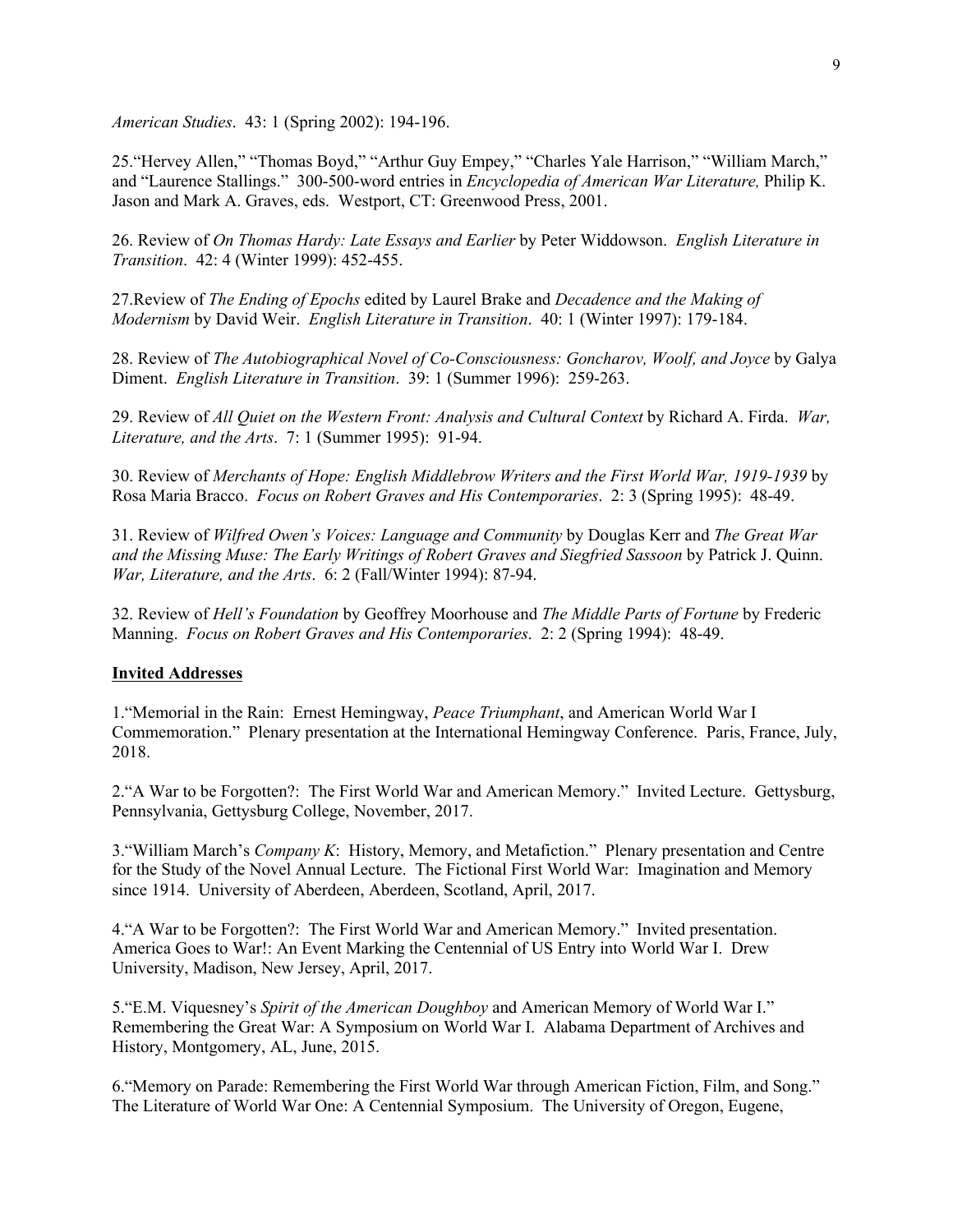Oregon, November, 2014.

7."Memory on Parade: Remembering the First World War through American Fiction, Film, and Song." Invited Veterans Day scholarly lecture. Towson University, Baltimore, Maryland, November, 2014.

8."Memory on Parade: Remembering the First World War through American Fiction, Film, and Song." Invited Humanities Lecture at the University of Central Missouri, Warrensburg, Missouri, October, 2014.

9."John Lewis Barkley's *Scarlet Fields*." Presentation at the book launch for *Scarlet Fields: The Combat Memoir of a World War I Medal of Honor Hero*, the Liberty Memorial (the National World War I Museum), Kansas City, Missouri, June, 2012.

10."On the Battlefield of Memory: Remembering World War I." Learning Lunch Lecture, History Museum of Mobile, Mobile, Alabama, January, 2012.

11."Voices from the Tomb: The Unknown Soldier and American Culture, 1921-1941." Invited humanities lecture at the University of Nebraska-Omaha, Omaha, Nebraska, February, 2011.

12."Defying Mr. Prejudice: Horace Pippin, the Harlem Hellfighters, and African-American Memory of World War I." Armistice Week "Liberty for All" Lecture. The Liberty Memorial (the National World War I Museum), Kansas City, Missouri, November, 2010.

13."'Guide-Book Ike': Dwight D. Eisenhower and the American Battle Monuments Commission." Invited address at the Dwight D. Eisenhower Presidential Library. Abilene, Kansas, November, 2010.

14."Voices from the Tomb: The Unknown Soldier and American Culture, 1921-1941." English Department Luncheon Address. United States Air Force Academy, Colorado Springs, Colorado, September, 2010.

15."Three American Paintings and the Memory of World War I." Keynote Address at the Exhibition Opening for "Research, Remembrances, and Reflections of the Great War." University of Kansas, Lawrence, Kansas, February, 2010.

16."No Longer Forgotten: America's First World War." Keynote Address at the 2008 Veterans' Day Ceremony. National World War I Museum, Kansas City, Missouri, November, 2008.

17."Remembering the First World War." Keynote address at the Rededication Ceremony for the Nodaway County World War I Memorial. Northwest Missouri State University, Maryville, Missouri, November, 2006.

18."Robert Graves and World War I." British Studies Lecture. University of Kansas, November, 2006.

19.**"**Unknown Soldiers, Unknown Monuments: A Journey through American World War I Memorials." "Liberty for All" Lecture at the National World War I Museum, Kansas City, Missouri, October, 2005.

20."Rebuilding the Outland Engine: A New Source for *The Professor's House*." Plenary Lecture. Tenth International Cather Seminar, Red Cloud and Lincoln, Nebraska, June 2005.

21."Willa Cather and World War I." Willa Cather Institute Lecture. Shenandoah University, Winchester, Virginia, March, 2004.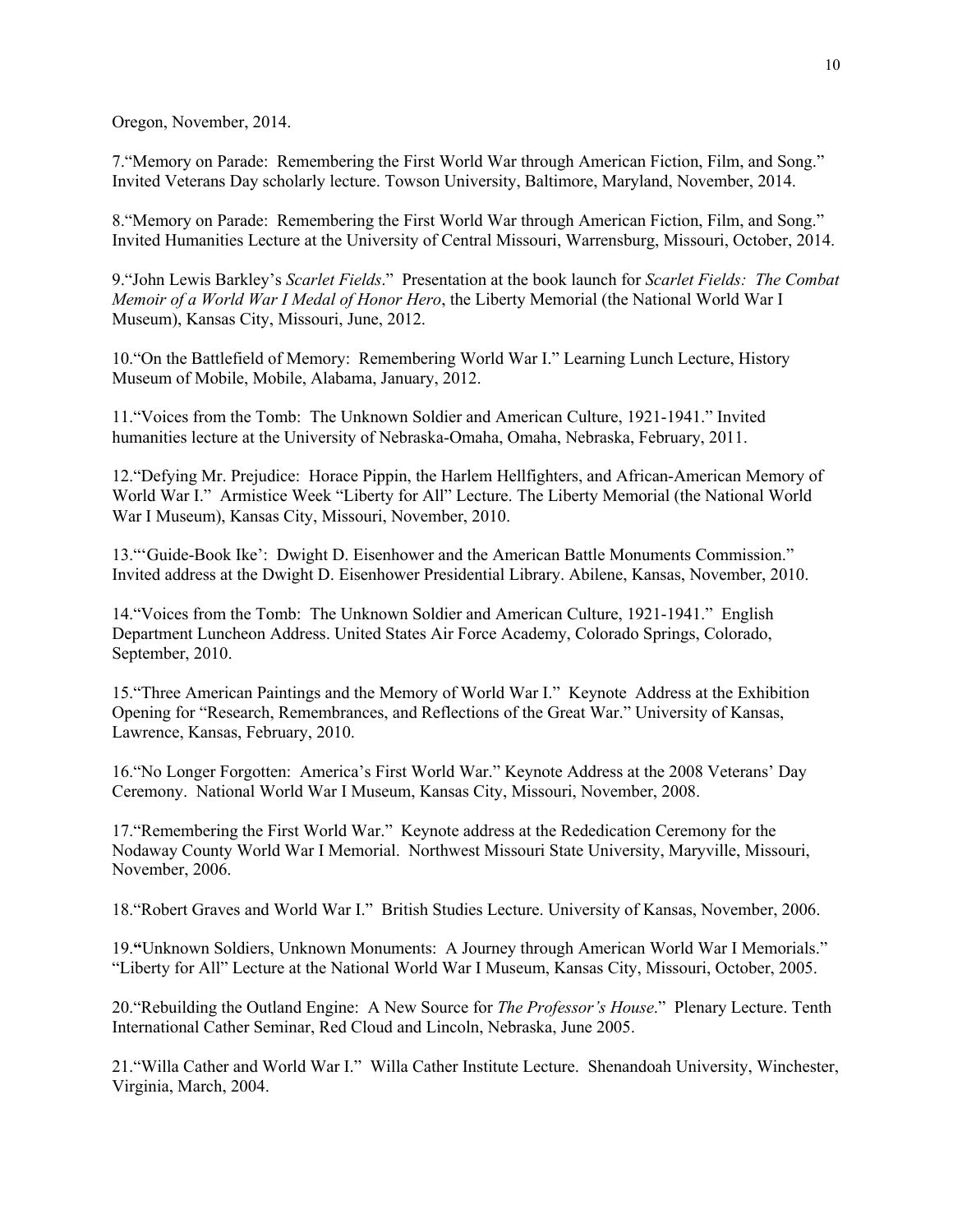22."Willa Cather and the Natural World." After-Dinner Address. Shenandoah University, Winchester, Virginia, March, 2004.

23."From 'The Namesake' to *One of Ours*: Willa Cather on War." Keynote address at the Hamline University Symposium on the Humanities. Hamline University, Saint Paul, Minnesota, March, 2003.

24."Antithetical Icons?: Another Look at Willa Cather and Ernest Hemingway." Plenary Lecture. Ninth International Cather Seminar, Middlebury College, Vermont, May-June, 2003.

#### **Conference Presentations**

1."Returning from the Great War: Gender, Home, and Hostility in Ernest Hemingway's 'Soldier's Home' and Thomas Boyd's 'The Long Shot.'" Society for the Study of Midwestern Literature Conference, East Lansing, MI, May, 2018.

2."'Fiery Particles': Thomas Boyd's *Points of Honor*." Society for the Study of Midwestern Literature Conference, East Lansing, MI, June, 2017.

3."'Playing Indian in the Backyard': American Masculinity, Modern Warfare, and Thomas Boyd's *Through the Wheat*." Society for the Study of Midwestern Literature Conference, East Lansing, MI, May, 2015.

4."A Casualty of Vietnam: David Westphall and the Angel Fire Vietnam Veterans Memorial." Society for Military History Conference, Montgomery, AL, April, 2015.

5."Modernism and the 'Buzzsaw': The First World War and American Fiction, 1921-1923." Perspectives on the Great War, Queen Mary University of London, London, UK, August, 2014.

6."Engaging Essential Questions of the First World War Roundtable" with Michael S. Neiberg, et al. Society for Military History Conference, Kansas City, Missouri, April, 2014.

7."Picturing the Meuse-Argonne: Adolphe Blondheim, the Missouri Capitol Building, and the Memory of the First World War." Society for Military History Conference, New Orleans, Louisiana, March, 2013.

8."Picturing the Meuse-Argonne: Adolphe Blondheim, the Missouri Capitol Building, and the Memory of the First World War." A Century in the Shadow of the Great War. The National World War I Museum at Liberty Memorial, Kansas City, Missouri, March, 2013. http://www.youtube.com/watch?v=P7\_ssLLQZuw

9."Held Captive by a Narrative?: The Angel Fire Vietnam Veterans Memorial and the MIA/POW Issue." Captivity Writing Unbound: An Interdisciplinary Conference, University of South Alabama Baldwin County Campus, Fairhope, Alabama, October, 2012.

10."The Battle for Blakeley: History, Commemoration, and the Framing of Civil War Memory." (Coauthored with Jacob Laurence, History Museum of Mobile.) Blakeley Symposium on the Mobile Campaign and the Civil War, Spanish Fort, Alabama, March, 2012.

11."What Does it Mean When a Monument is 'Entombed'?: The Strange History of the Fort Hays State University World War I Memorial." (This paper is part of a session that I organized on "World War I and Contemporary American Memory.") Society for Military History Conference, Wheatland, Illinois, June,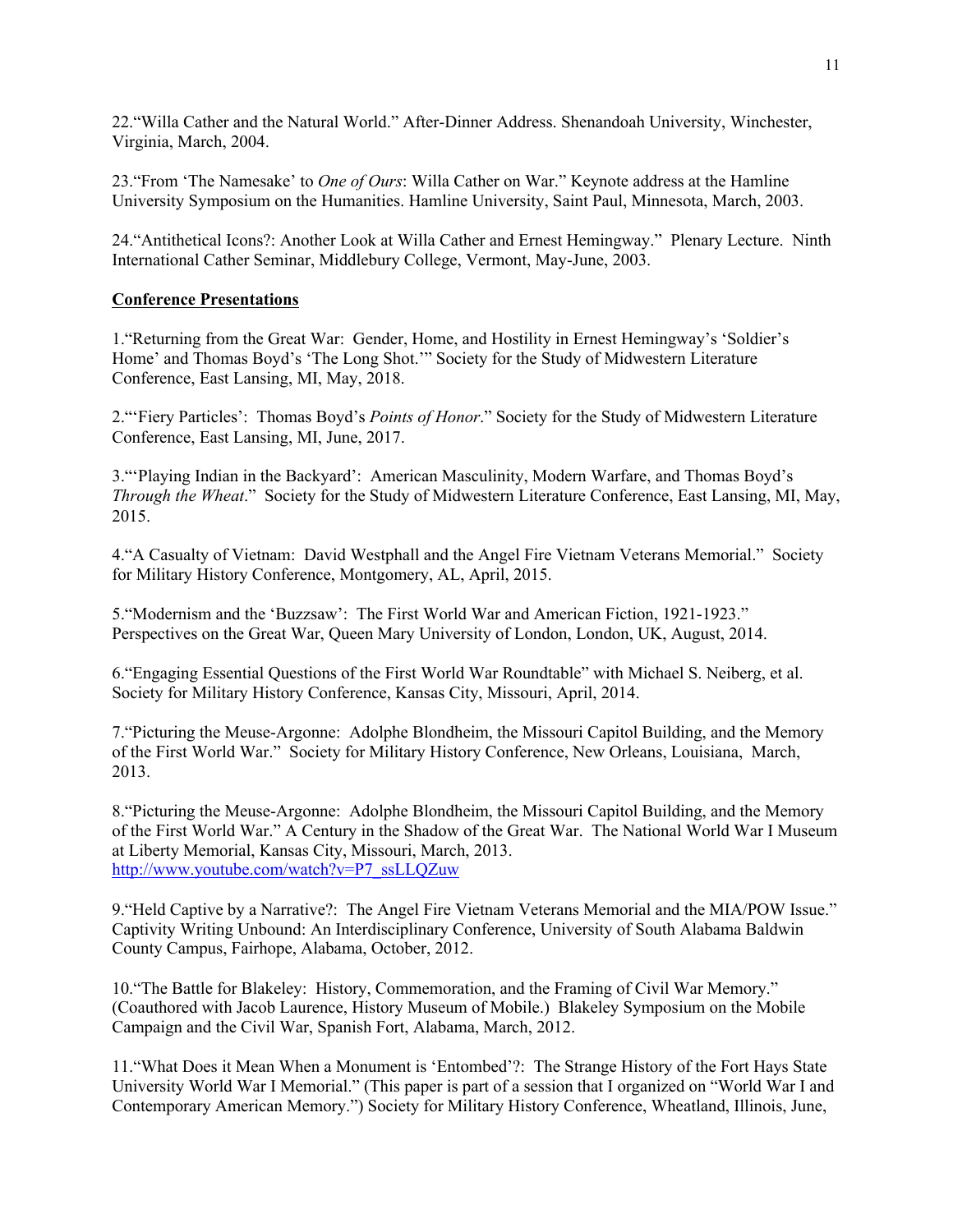2011.

12."Flesh and Armor: The Iron Man in *The Hurt Locker*." *War, Literature and the Arts* Conference: America's Wars since 1990, United States Air Force Academy, Colorado Springs, Colorado, September, 2010.

13."'Teeth that could tear': Weird Consumption in Willa Cather's Fiction." 2010 Spring Willa Cather Scholars Summit and Festival, Red Cloud, Nebraska, June, 2010.

14."E.M. Viquesney's *Spirit of the American Doughboy* and American Memory of World War I." Society for Military History Conference, Lexington, Virginia, May, 2010.

15."The Body of an American: The Posthumous Odyssey of Quentin Roosevelt, 1918-1959." Twentieth Century Warfare and American Memory. Regis University, Denver, November, 2009.

16."Three Radical Regionalists: Willa Cather, Harvey Dunn, and John Steuart Curry." 2009 Western Literature Association Conference, Spearfish, South Dakota, October, 2009.

17."Trenches in the Backyard: The First World War and Male American Youth Culture, 1919-1941." Children: the Forgotten Victims of War. University of Reading, Reading, UK, September, 2009.

18."Hamilton and Higher Education: Revisiting *The Professor's House* as an Academic Novel." Twelfth International Willa Cather Seminar: Cather and Modernism. Chicago, Illinois, June, 2009.

19."My Atavistic Ántonia: Degeneration, Culture, and Willa Cather's Fiction." 2008 Western Literature Association Conference, Boulder, Colorado, October, 2008.

20."Idealism, Socialism, and Decimation: The Italian Experience of World War I in Ernest Hemingway's *A Farewell to Arms* and Emilio Lussu's *Sardinian Brigade*." (Coauthored with Patrick J. Quinn). The 13th Biennial Ernest Hemingway Society Conference, Kansas City, Missouri, June, 2008.

21."The Western Front Comes to Kansas: John Steuart Curry's *The Return of Private Davis from the Argonne*." "Death, Murder, and Madness: Stories of Violence and Healing on the Plains," Omaha, Nebraska, April, 2008.

22."Willa Cather and War: An Overview." Western Literature Association Conference, Boise, Idaho, October, 2006.

23."Forgotten Reminders: Kansas World War I Memorials." Luncheon Address at the Annual National Seminar of the Western Front Association (North American Branch), Aurora, Colorado, May, 2006.

24."Willa Cather and Loren Eiseley." The Nebraska Book Festival, Kearney, Nebraska, September, 2004.

25."'For a Moment the Jungle Seem[ed] Like the Home Counties': Revisiting William Golding's *Lord of the Flies*." Precious Commodities: Civilian Evacuation, War Children, and Related Issues. University of Reading, Reading, England, September, 2004.

26. "Exhausted Heroism: Thomas Boyd's *Through the Wheat*." Society for the Interdisciplinary Study of Social Imagery Conference, Colorado Springs, Colorado, March, 2004.

27."The Pleasures and Perils of Home: Willa Cather's Great Plains." Regionalism and the Humanities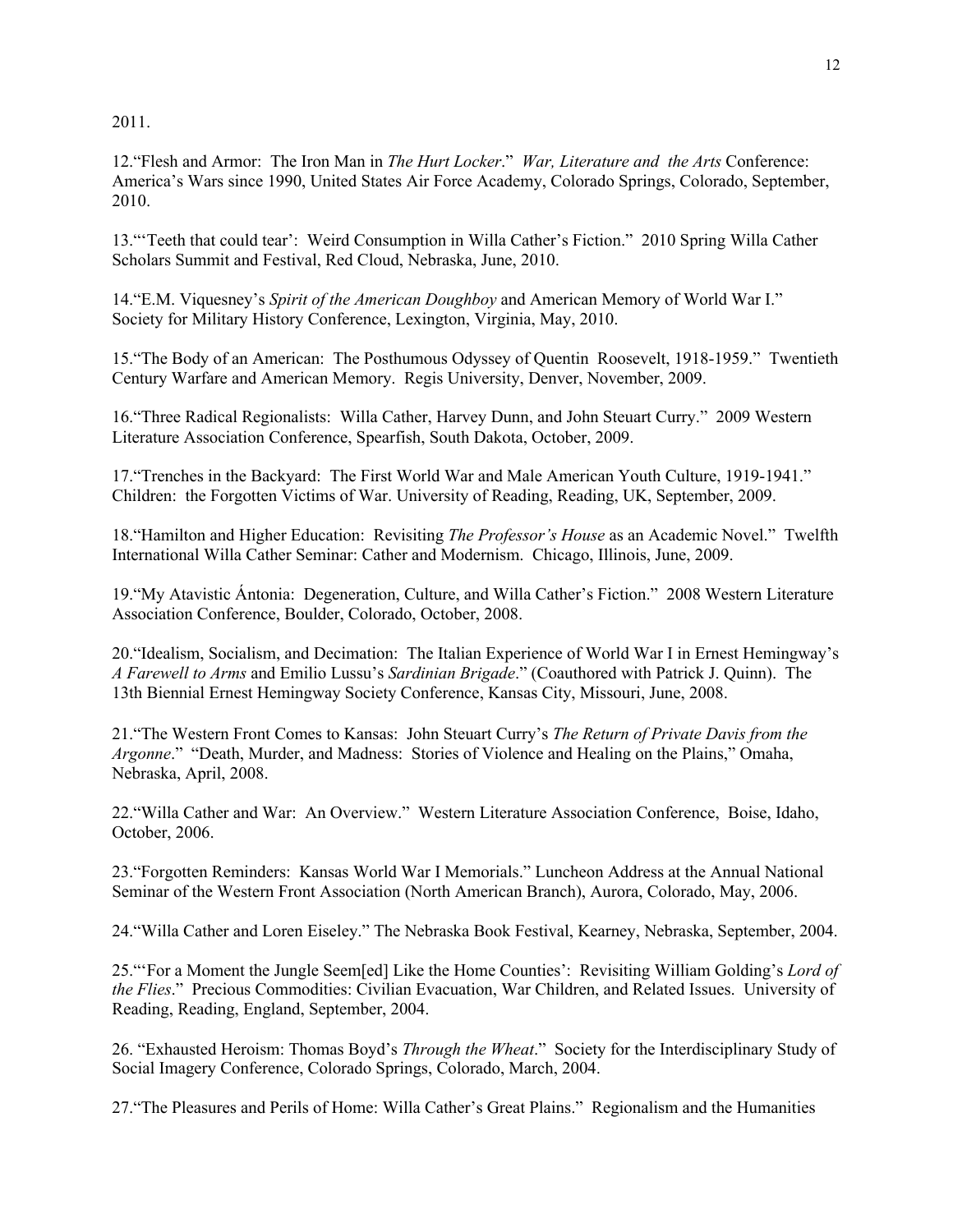Conference, University of Nebraska-Lincoln, November, 2003

28."Ernest Hemingway and Willa Cather: A Reconsideration." The Tenth International Hemingway Conference, Stresa, Italy, July, 2002.

29.*"*From 'The Namesake' to *One of Ours*: Willa Cather on War." Plenary Lecture. Great Passions, Great Aspirations: Willa Cather and World War I," University of Nebraska-Lincoln, April, 2002.

30."'Catherized': Military Action in Willa Cather's *One of Ours*." Mars in Ascendant: The Great War and the Twentieth Century, University College Northampton, England, July-August, 2001.

31."Willa Cather's *One of Ours* and American Visions of Wartime France." Willa Cather on Mesa Verde, Mesa Verde National Park, Colorado, October, 1999.

32."'Where Do We Go From Here?': Ernest Hemingway's 'Soldier's Home' and American Veterans of World War I." Hemingway and War, US Air Force Academy, Colorado Springs, Colorado, October, 1999.

33."Confronting the Divide: Richard Aldington's *Death of a Hero* and the Legacy of the Great War." World War I and the Twentieth Century, Kansas Newman College, Wichita, Kansas, November, 1998.

34."Militarism and Mourning: A New Interpretation of Rudyard Kipling's 'The Gardener.'" Precursors and Aftermaths: 1914-1945, University of Nevada-Reno, October, 1997.

35."(De)Generations: Games and the Declining *Star-Trek* Universe" (co-authored with Robert Luehrs). The Annual Conference of the Utopian Studies Society, Nashville, October, 1996.

36."The Imperial Editor: Language, Race, and Joseph Conrad's *Lord Jim*." The Second International Joseph Conrad Conference, Institute of English Studies, Maria Curie-Sklodowska University, Lublin, Poland, September, 1996.

37."Three Narratives of Encounter: H.G. Wells' *The Time Machine*, Joseph Conrad's *The Nigger of the Narcissus*, and Rudyard Kipling's 'The Mark of the Beast.'" *The Time Machine*: Past, Present, and Future, Imperial College, London, England, August, 1995.

38."'Telling the Truth—Nearly': Robert Graves, Daniel Defoe, and *Good-Bye to All That*." The Robert Graves Centenary, St. John's College, Oxford, England, August, 1995.

39."Evelyn Waugh and Two World Wars." World War II: A Fifty Year Perspective, Siena College, Siena, New York, June, 1994.

40."'The Eagles of the West': A Context for Willa Cather's *One of Ours.*" The Fifth International Cather Seminar, Hastings College, Hastings, Nebraska, June, 1993.

41."'Going Over the Ground Again': Henry Williamson's *The Wet Flanders Plain*." The 1993 Commonwealth Conference, Georgia Southern University, Statesboro, Georgia, April, 1993.

# **Selected Courses Taught at the University of South Alabama**

English 590: American War Fiction: Gender, Testimony, and Memory English 502: Introduction to Graduate Writing in English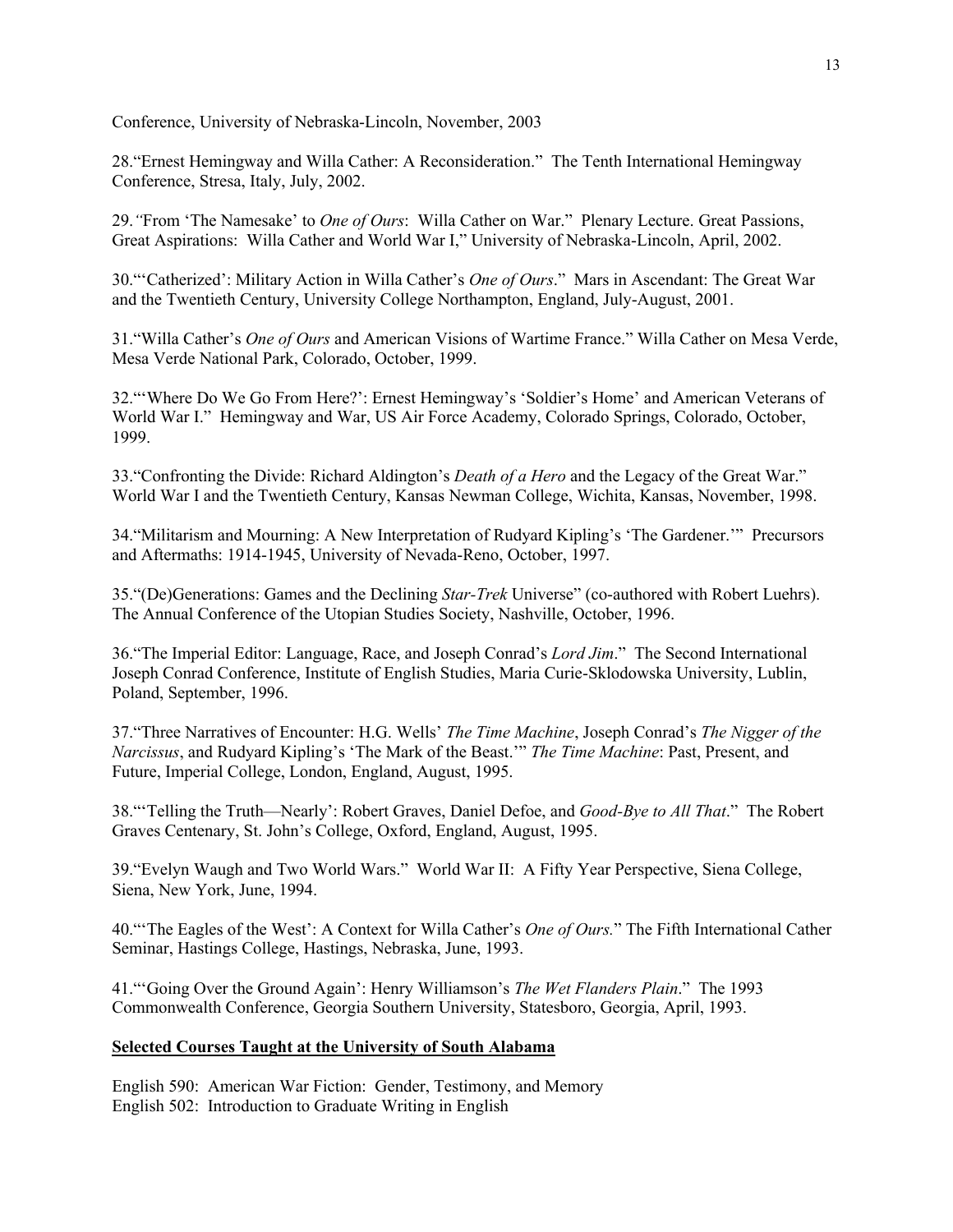English 490: Special Topics (Honors): The First World War in Literature and Film English 490: Special Topics (Honors): Literary Journalism English 490: Special Topics (Honors): War Remembrance in America English 476/590: Fiction of Willa Cather and Ernest Hemingway English 476/590: The Vietnam War in American Literature and Film English 476: Literature of the First World War English 300: Introduction to Literary Study English 225: Survey of American Literature II English 216: Survey of British Literature II

#### **References**

Michael Kuczynski Professor of English Tulane University New Orleans, Louisiana mkuczyn@tulane.edu

Ellen Harrington Professor of English University of South Alabama Mobile, Alabama eharrington@southalabama.edu

Mark Whalan Robert and Eve Horn Professor of English University of Oregon Eugene, Oregon whalan@uoregon.edu

Alex Vernon Julia Mobley Odyssey Professor of English Hendrix College Conway, Arkansas vernon@hendrix.edu

Daniel Clayton Professor of History and Director of the Regis Center for the Study of War Experience Regis University Denver, Colorado dclayton@regis.edu

Mark Wilson Director, Caroline Marshall Draughon Center for the Arts and Humanities Auburn University Auburn, Alabama wilsom3@auburn.edu

Jennifer Haytock Professor of English SUNY-Brockport